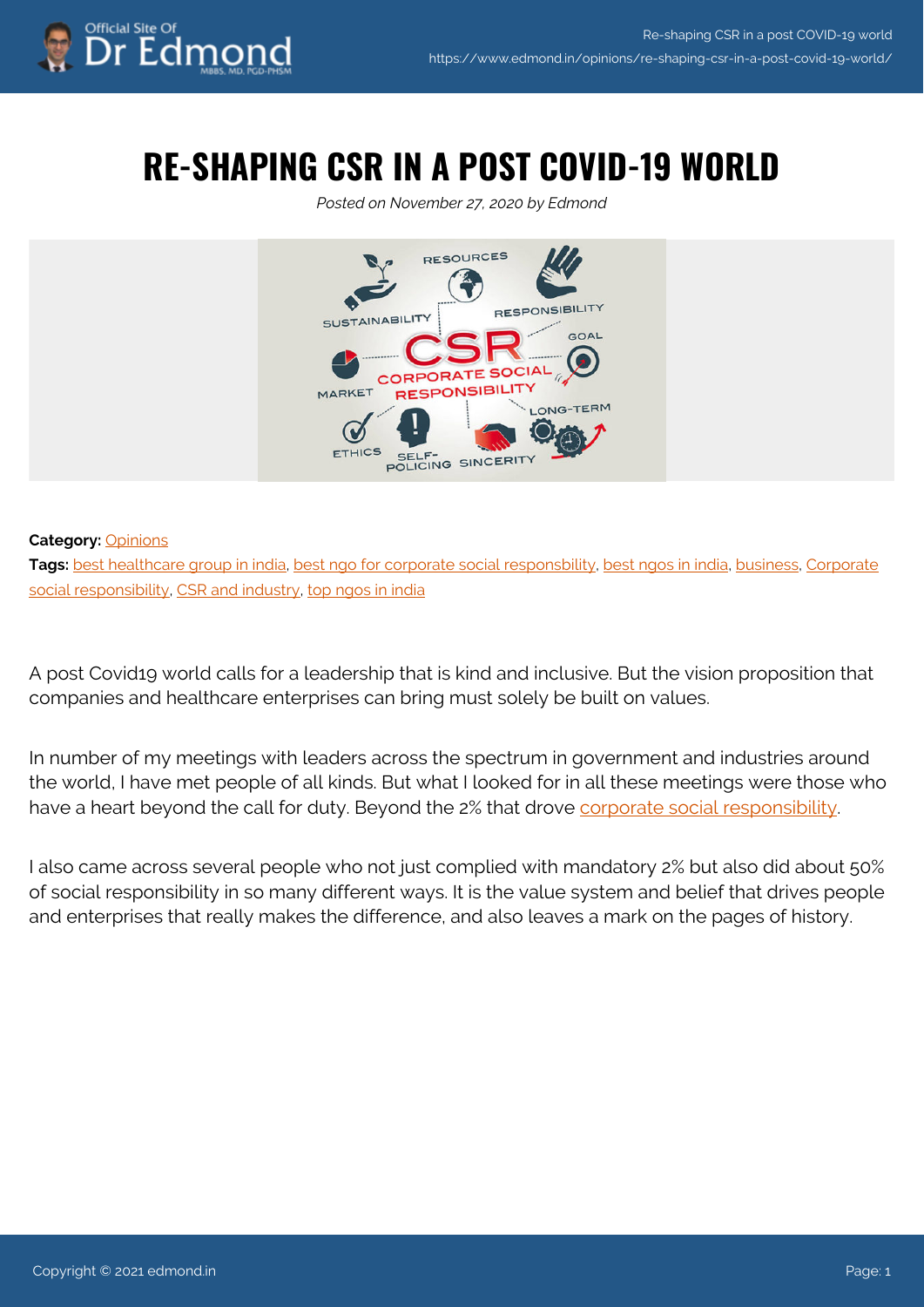



The [coronavirus pandemic](https://www.chdgroup.org/policies/mainstreaming-social-protection-amidst-cascading-risks/) has shaken world leaders and businesses like never before in our lifetime. This is a litmus test for those leaders who hold their guard and still drive businesses along side building social responsibility more now than ever before. These can only be driven by those who have anchored themselves in their strength of values. Those where values are not talked about, or not executed for photo-optics, but values that drive the heart and touch the soul.

Values keep the teams united, provide the much-needed fuel to spark the fire to perform and also provide security and stability, besides attracting like minded stakeholders to add value into the human chain that drives growth and development.

A Covid19 world must not merely focus on businesses alone, but now needs to integrate business development and social impact together.

Have you ever imagined, how gratifying it would be to run a mobile hospital in your region? or perhaps build a community hospital where corporate hospitals do not want to enter or work and have sustainability demanded by implementing agencies?

Touching the souls of human who are often excluded from the idea of growth and often excluded by cash cows is a different feeling. A feeling that cannot be put into words, but only remembered in the remembering.